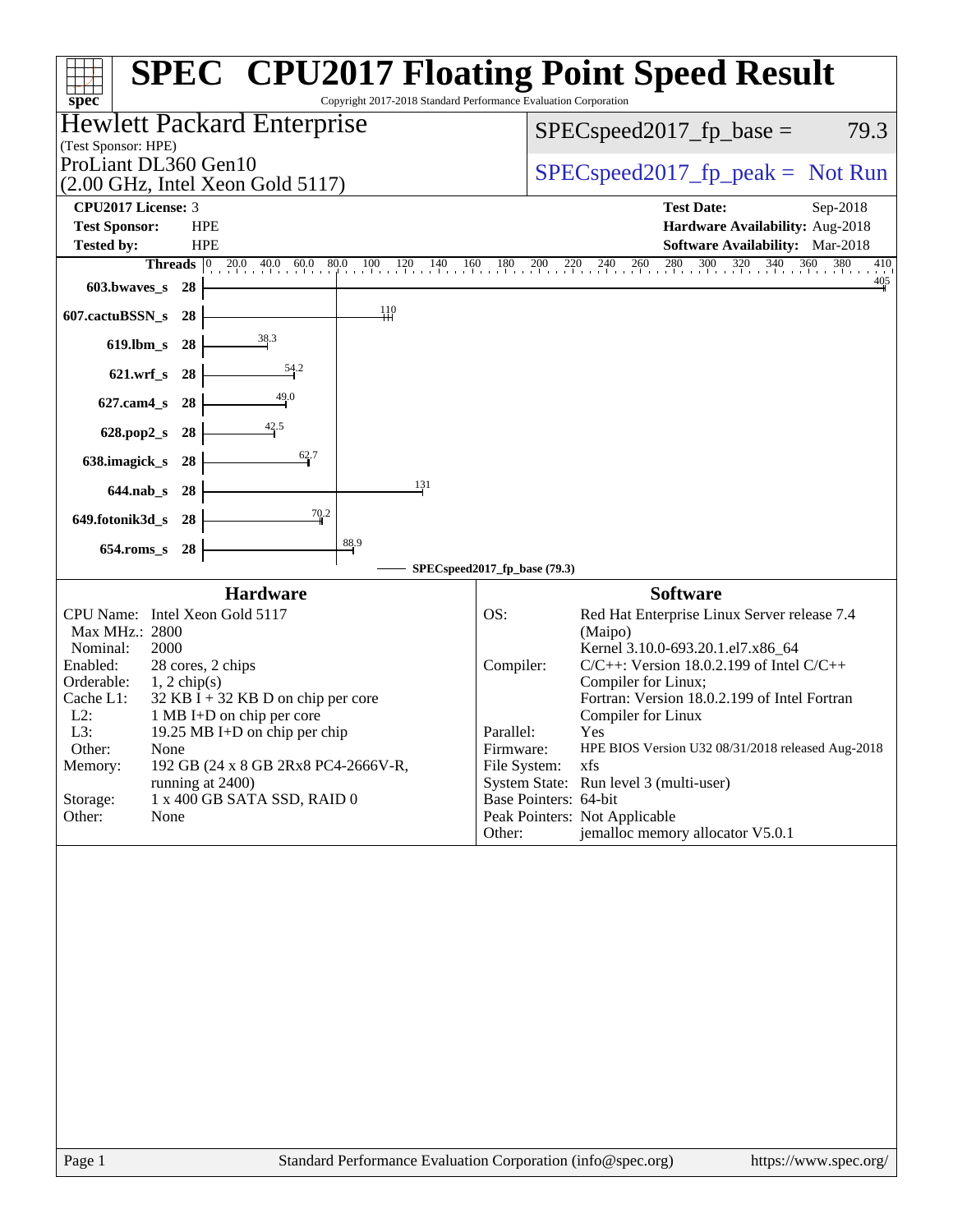Copyright 2017-2018 Standard Performance Evaluation Corporation

## Hewlett Packard Enterprise

### (Test Sponsor: HPE)

**[spec](http://www.spec.org/)**

(2.00 GHz, Intel Xeon Gold 5117) ProLiant DL360 Gen10  $SPEC speed2017$  [p\_peak = Not Run

 $SPEC speed2017_fp\_base = 79.3$ 

**[CPU2017 License:](http://www.spec.org/auto/cpu2017/Docs/result-fields.html#CPU2017License)** 3 **[Test Date:](http://www.spec.org/auto/cpu2017/Docs/result-fields.html#TestDate)** Sep-2018 **[Test Sponsor:](http://www.spec.org/auto/cpu2017/Docs/result-fields.html#TestSponsor)** HPE **[Hardware Availability:](http://www.spec.org/auto/cpu2017/Docs/result-fields.html#HardwareAvailability)** Aug-2018 **[Tested by:](http://www.spec.org/auto/cpu2017/Docs/result-fields.html#Testedby)** HPE **[Software Availability:](http://www.spec.org/auto/cpu2017/Docs/result-fields.html#SoftwareAvailability)** Mar-2018

### **[Results Table](http://www.spec.org/auto/cpu2017/Docs/result-fields.html#ResultsTable)**

|                                    | <b>Base</b>    |                |            |                |            | <b>Peak</b>    |       |                |                |              |                |              |                |              |
|------------------------------------|----------------|----------------|------------|----------------|------------|----------------|-------|----------------|----------------|--------------|----------------|--------------|----------------|--------------|
| <b>Benchmark</b>                   | <b>Threads</b> | <b>Seconds</b> | Ratio      | <b>Seconds</b> | Ratio      | <b>Seconds</b> | Ratio | <b>Threads</b> | <b>Seconds</b> | <b>Ratio</b> | <b>Seconds</b> | <b>Ratio</b> | <b>Seconds</b> | <b>Ratio</b> |
| 603.bwayes s                       | 28             | 146            | 404        | 145            | 406        | 146            | 405   |                |                |              |                |              |                |              |
| 607.cactuBSSN s                    | 28             | 148            | 112        | 151            | <b>110</b> | 155            | 107   |                |                |              |                |              |                |              |
| $619.1 \text{bm}\s$                | 28             | 137            | 38.3       | 137            | 38.3       | 137            | 38.3  |                |                |              |                |              |                |              |
| $621.wrf$ s                        | 28             | 244            | 54.2       | 244            | 54.2       | 245            | 54.0  |                |                |              |                |              |                |              |
| $627$ .cam $4$ <sub>-S</sub>       | 28             | 180            | 49.1       | 181            | 48.9       | <u>181</u>     | 49.0  |                |                |              |                |              |                |              |
| $628.pop2_s$                       | 28             | 281            | 42.3       | 278            | 42.8       | 280            | 42.5  |                |                |              |                |              |                |              |
| 638.imagick_s                      | 28             | 232            | 62.3       | 230            | 62.7       | 230            | 62.8  |                |                |              |                |              |                |              |
| $644$ .nab s                       | 28             | 134            | <u>131</u> | 134            | 131        | 134            | 131   |                |                |              |                |              |                |              |
| 649.fotonik3d s                    | 28             | 131            | 69.5       | <u>130</u>     | 70.2       | 129            | 70.8  |                |                |              |                |              |                |              |
| 654.roms s                         | 28             | 177            | 88.9       | 176            | 89.2       | 177            | 88.8  |                |                |              |                |              |                |              |
| $SPEC speed2017$ fp base =<br>79.3 |                |                |            |                |            |                |       |                |                |              |                |              |                |              |
| $SPECspeed2017$ fp peak =          |                |                |            | <b>Not Run</b> |            |                |       |                |                |              |                |              |                |              |

Results appear in the [order in which they were run.](http://www.spec.org/auto/cpu2017/Docs/result-fields.html#RunOrder) Bold underlined text [indicates a median measurement](http://www.spec.org/auto/cpu2017/Docs/result-fields.html#Median).

### **[Operating System Notes](http://www.spec.org/auto/cpu2017/Docs/result-fields.html#OperatingSystemNotes)**

 Stack size set to unlimited using "ulimit -s unlimited" Transparent Huge Pages enabled by default Prior to runcpu invocation Filesystem page cache synced and cleared with: sync; echo 3 > /proc/sys/vm/drop\_caches runcpu command invoked through numactl i.e.: numactl --interleave=all runcpu <etc> IRQ balance service was stopped using "systemctl stop irqbalance.service" Tuned-adm profile was set to Throughput-Performance using "tuned-adm profile throughput-performance"

### **[General Notes](http://www.spec.org/auto/cpu2017/Docs/result-fields.html#GeneralNotes)**

Environment variables set by runcpu before the start of the run: KMP\_AFFINITY = "granularity=core,compact" LD\_LIBRARY\_PATH = "/home/cpu2017/lib/ia32:/home/cpu2017/lib/intel64:/home/cpu2017/je5.0.1-32:/home/cpu2017/je5.0.1-64" OMP\_STACKSIZE = "192M"

 Binaries compiled on a system with 1x Intel Core i7-6700K CPU + 32GB RAM memory using Redhat Enterprise Linux 7.5

Yes: The test sponsor attests, as of date of publication, that CVE-2017-5754 (Meltdown) is mitigated in the system as tested and documented. Yes: The test sponsor attests, as of date of publication, that CVE-2017-5753 (Spectre variant 1) is mitigated in the system as tested and documented. Yes: The test sponsor attests, as of date of publication, that CVE-2017-5715 (Spectre variant 2) is mitigated in the system as tested and documented.

**(Continued on next page)**

| Page 2 | Standard Performance Evaluation Corporation (info@spec.org) | https://www.spec.org/ |
|--------|-------------------------------------------------------------|-----------------------|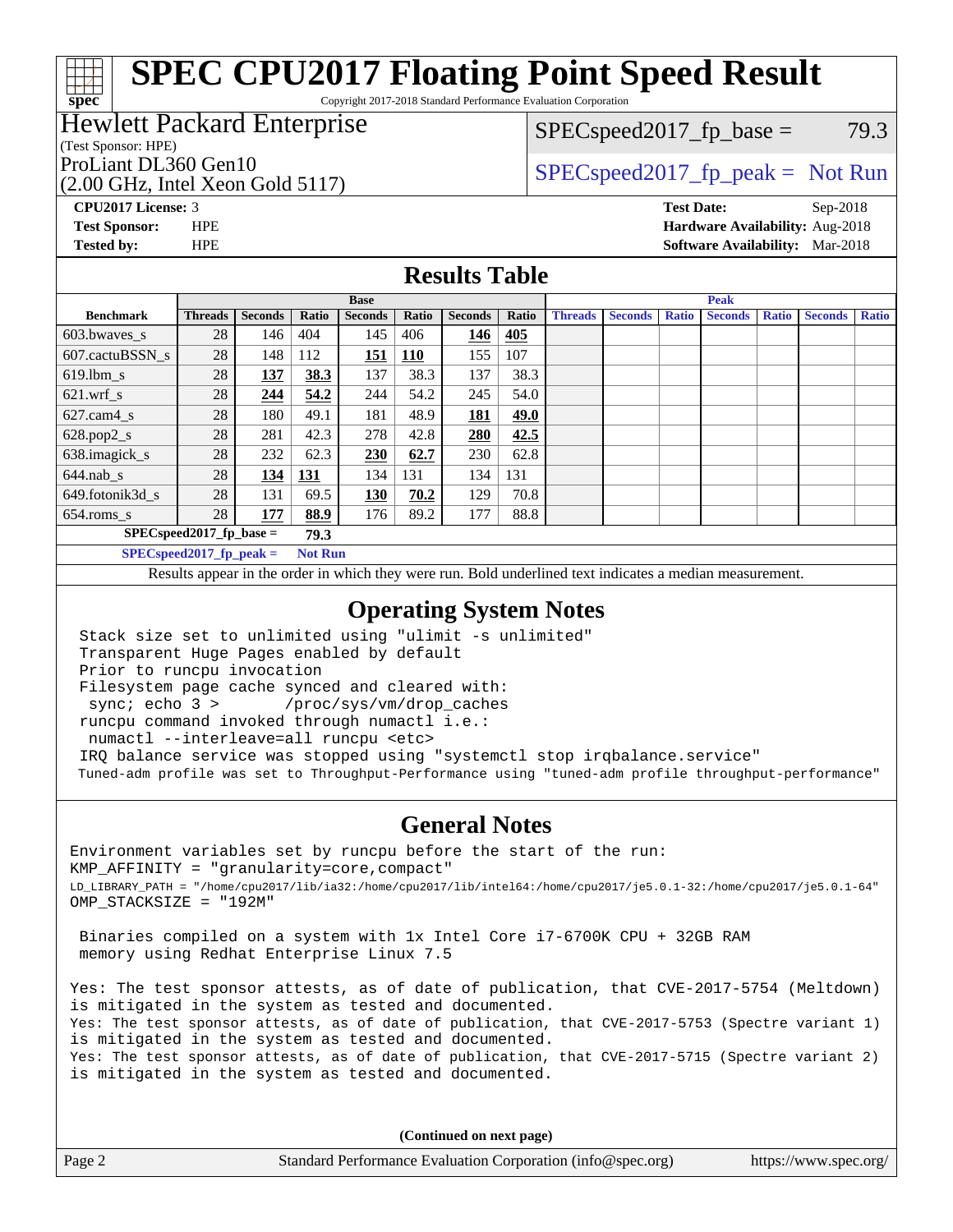### **[spec](http://www.spec.org/) [SPEC CPU2017 Floating Point Speed Result](http://www.spec.org/auto/cpu2017/Docs/result-fields.html#SPECCPU2017FloatingPointSpeedResult)** Copyright 2017-2018 Standard Performance Evaluation Corporation

## Hewlett Packard Enterprise

 $SPEC speed2017_fp\_base = 79.3$ 

# (Test Sponsor: HPE)

(2.00 GHz, Intel Xeon Gold 5117)

ProLiant DL360 Gen10  $SPEC speed2017$  [p\_peak = Not Run

### **[CPU2017 License:](http://www.spec.org/auto/cpu2017/Docs/result-fields.html#CPU2017License)** 3 **[Test Date:](http://www.spec.org/auto/cpu2017/Docs/result-fields.html#TestDate)** Sep-2018

### **[Test Sponsor:](http://www.spec.org/auto/cpu2017/Docs/result-fields.html#TestSponsor)** HPE **[Hardware Availability:](http://www.spec.org/auto/cpu2017/Docs/result-fields.html#HardwareAvailability)** Aug-2018 **[Tested by:](http://www.spec.org/auto/cpu2017/Docs/result-fields.html#Testedby)** HPE **[Software Availability:](http://www.spec.org/auto/cpu2017/Docs/result-fields.html#SoftwareAvailability)** Mar-2018

### **[General Notes \(Continued\)](http://www.spec.org/auto/cpu2017/Docs/result-fields.html#GeneralNotes)**

 jemalloc, a general purpose malloc implementation built with the RedHat Enterprise 7.5, and the system compiler GCC 4.8.5 sources available from jemalloc.net or <https://github.com/jemalloc/jemalloc/releases>

### **[Platform Notes](http://www.spec.org/auto/cpu2017/Docs/result-fields.html#PlatformNotes)**

BIOS Configuration: Hyper-Threading set to Disabled Thermal Configuration set to Maximum Cooling LLC Prefetch set to Enabled LLC Dead Line Allocation set to Disabled Stale A to S set to Disabled XPT Prefetch set to Disabled Memory Patrol Scrubbing set to Disabled Workload Profile set to General Peak Frequency Compute Energy/Performance Bias set to Maximum Performance Workload Profile set to Custom Uncore Frequency Scaling set to Auto NUMA Group Size Optimization set to Flat Sysinfo program /home/cpu2017/bin/sysinfo Rev: r5974 of 2018-05-19 9bcde8f2999c33d61f64985e45859ea9 running on dl360-rhel7.4-mk Fri Sep 21 04:53:10 2018 SUT (System Under Test) info as seen by some common utilities. For more information on this section, see <https://www.spec.org/cpu2017/Docs/config.html#sysinfo> From /proc/cpuinfo model name : Intel(R) Xeon(R) Gold 5117 CPU @ 2.00GHz 2 "physical id"s (chips) 28 "processors" cores, siblings (Caution: counting these is hw and system dependent. The following excerpts from /proc/cpuinfo might not be reliable. Use with caution.) cpu cores : 14 siblings : 14 physical 0: cores 0 1 2 3 4 5 6 8 9 10 11 12 13 14 physical 1: cores 0 1 2 3 4 5 6 8 9 10 11 12 13 14 From lscpu: Architecture: x86\_64 CPU op-mode(s): 32-bit, 64-bit Byte Order: Little Endian  $CPU(s):$  28 On-line CPU(s) list: 0-27 Thread(s) per core: 1 Core(s) per socket: 14 **(Continued on next page)**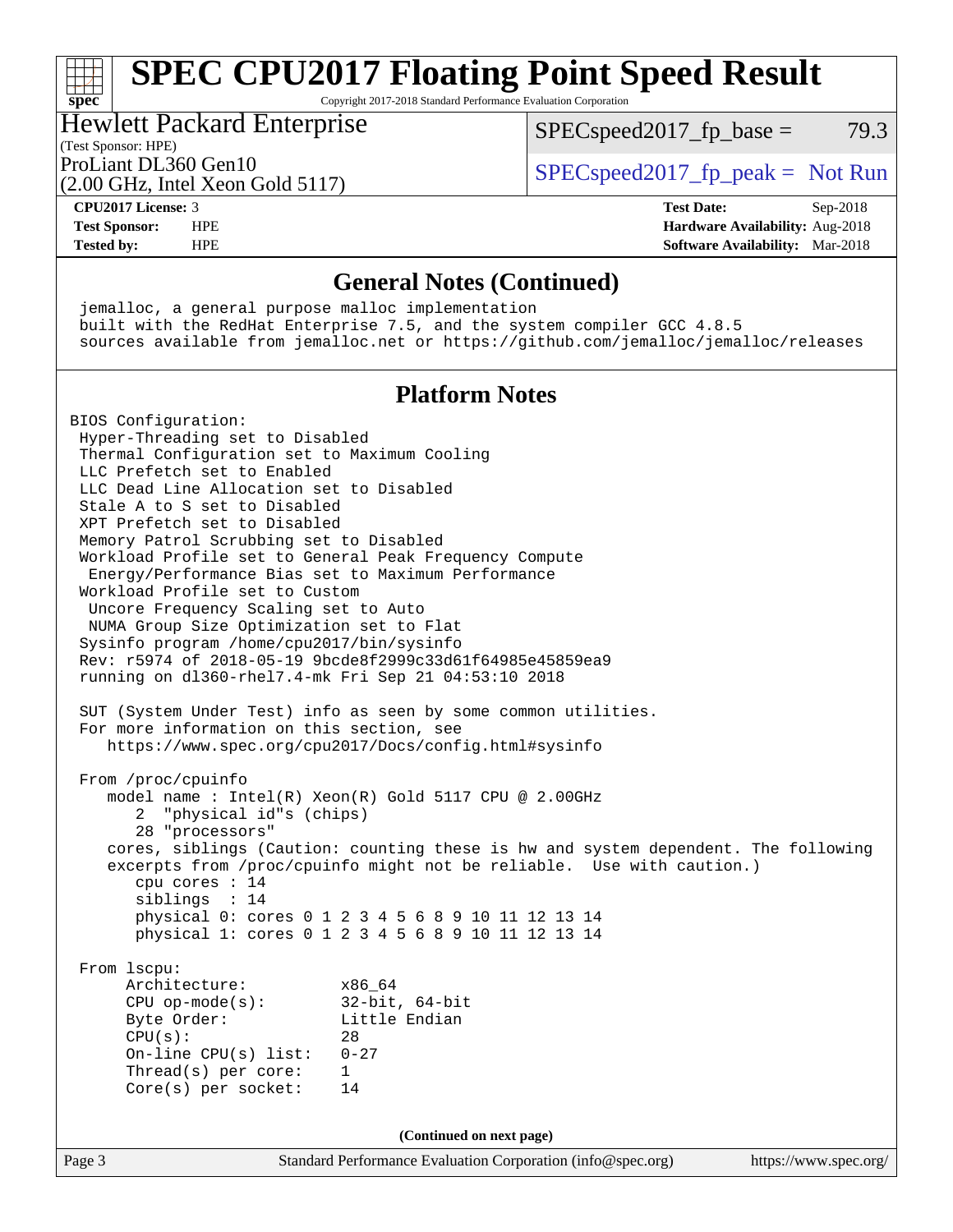Copyright 2017-2018 Standard Performance Evaluation Corporation

## Hewlett Packard Enterprise

 $SPEC speed2017_fp\_base = 79.3$ 

(Test Sponsor: HPE) (2.00 GHz, Intel Xeon Gold 5117)

ProLiant DL360 Gen10  $SPEC speed2017$  [p\_peak = Not Run

### **[CPU2017 License:](http://www.spec.org/auto/cpu2017/Docs/result-fields.html#CPU2017License)** 3 **[Test Date:](http://www.spec.org/auto/cpu2017/Docs/result-fields.html#TestDate)** Sep-2018

**[spec](http://www.spec.org/)**

**[Test Sponsor:](http://www.spec.org/auto/cpu2017/Docs/result-fields.html#TestSponsor)** HPE **[Hardware Availability:](http://www.spec.org/auto/cpu2017/Docs/result-fields.html#HardwareAvailability)** Aug-2018 **[Tested by:](http://www.spec.org/auto/cpu2017/Docs/result-fields.html#Testedby)** HPE **[Software Availability:](http://www.spec.org/auto/cpu2017/Docs/result-fields.html#SoftwareAvailability)** Mar-2018

## **[Platform Notes \(Continued\)](http://www.spec.org/auto/cpu2017/Docs/result-fields.html#PlatformNotes)**

| Socket(s):               | 2                                                                                   |
|--------------------------|-------------------------------------------------------------------------------------|
| NUMA $node(s)$ :         | $\mathfrak{D}$                                                                      |
| Vendor ID:               | GenuineIntel                                                                        |
| CPU family:              | 6                                                                                   |
| Model:                   | 85                                                                                  |
| Model name:              | $Intel(R)$ Xeon $(R)$ Gold 5117 CPU @ 2.00GHz                                       |
| Stepping:                | $\overline{4}$                                                                      |
| CPU MHz:                 | 2000.000                                                                            |
| BogoMIPS:                | 4000.00                                                                             |
| Virtualization:          | $VT - x$                                                                            |
| L1d cache:               | 32K                                                                                 |
| Lli cache:               | 32K                                                                                 |
| $L2$ cache:              | 1024K                                                                               |
| $L3$ cache:              | 19712K                                                                              |
| NUMA node0 CPU(s):       | $0 - 13$                                                                            |
| NUMA $node1$ $CPU(s)$ :  | $14 - 27$                                                                           |
| Flaqs:                   | fpu yme de pse tsc msr pae mce cx8 apic sep mtrr pge mca cmov                       |
|                          | pat pse36 clflush dts acpi mmx fxsr sse sse2 ss ht tm pbe syscall nx pdpe1gb rdtscp |
|                          | lm constant_tsc art arch_perfmon pebs bts rep_good nopl xtopology nonstop_tsc       |
|                          | aperfmperf eagerfpu pni pclmulqdq dtes64 monitor ds_cpl vmx smx est tm2 ssse3 fma   |
|                          | cx16 xtpr pdcm pcid dca sse4_1 sse4_2 x2apic movbe popcnt tsc_deadline_timer aes    |
|                          | xsave avx f16c rdrand lahf_lm abm 3dnowprefetch epb cat_13 cdp_13 invpcid_single    |
|                          | intel_pt spec_ctrl ibpb_support tpr_shadow vnmi flexpriority ept vpid fsgsbase      |
|                          | tsc_adjust bmil hle avx2 smep bmi2 erms invpcid rtm cqm mpx rdt_a avx512f avx512dq  |
|                          | rdseed adx smap clflushopt clwb avx512cd avx512bw avx512vl xsaveopt xsavec xgetbvl  |
|                          | cqm_llc cqm_occup_llc cqm_mbm_total cqm_mbm_local dtherm ida arat pln pts           |
|                          |                                                                                     |
| /proc/cpuinfo cache data |                                                                                     |

 $/pr$ cache size : 19712 KB

 From numactl --hardware WARNING: a numactl 'node' might or might not correspond to a physical chip.

 From /proc/meminfo MemTotal: 197738280 kB HugePages\_Total: 0 Hugepagesize: 2048 kB

 From /etc/\*release\* /etc/\*version\* os-release: NAME="Red Hat Enterprise Linux Server" VERSION="7.4 (Maipo)" ID="rhel" ID\_LIKE="fedora" VARIANT="Server" VARIANT\_ID="server" VERSION\_ID="7.4"

**(Continued on next page)**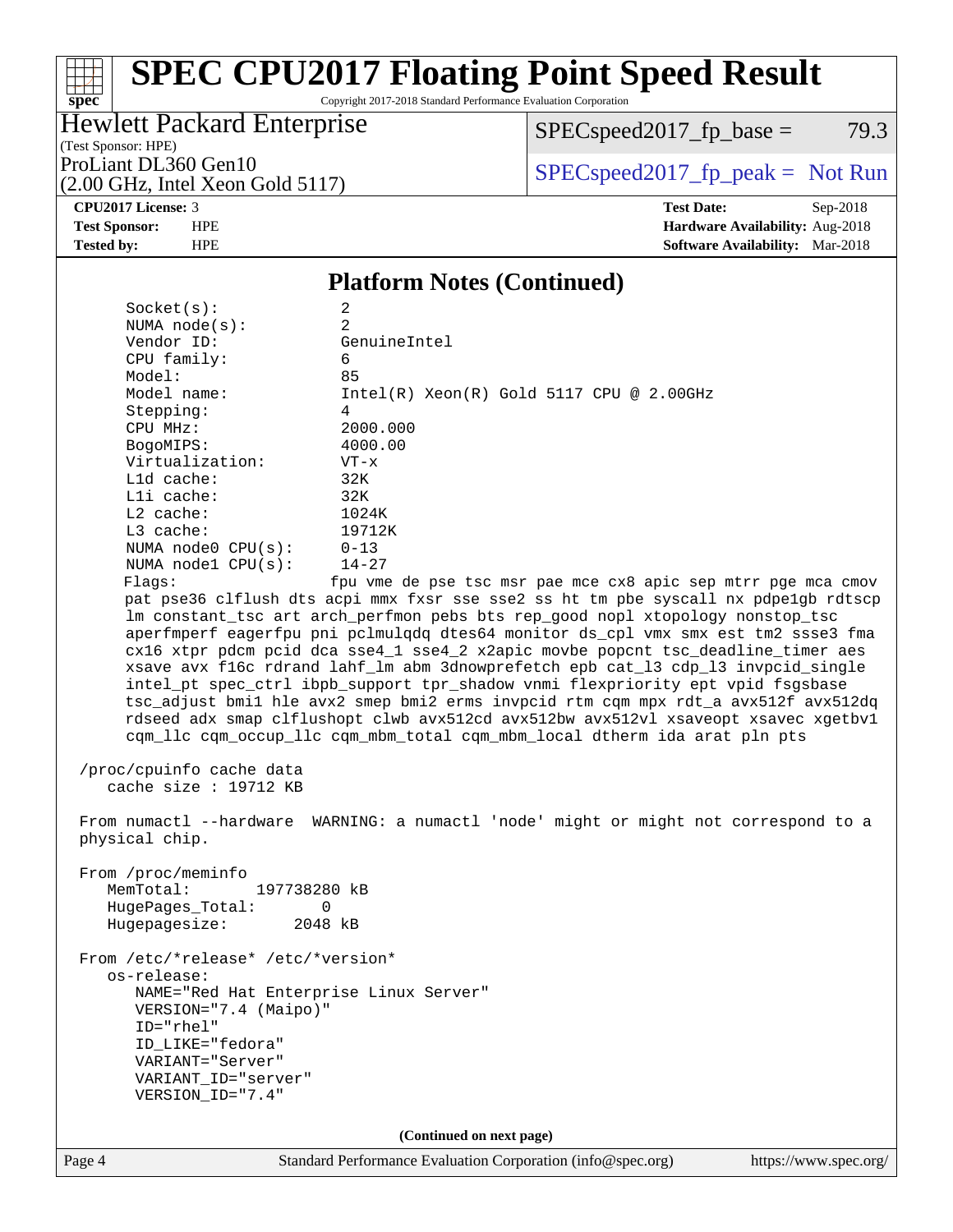Copyright 2017-2018 Standard Performance Evaluation Corporation

Hewlett Packard Enterprise

 $SPEC speed2017_fp\_base = 79.3$ 

### (Test Sponsor: HPE)

(2.00 GHz, Intel Xeon Gold 5117)

ProLiant DL360 Gen10  $SPEC speed2017$  fp\_peak = Not Run

**[spec](http://www.spec.org/)**

**[CPU2017 License:](http://www.spec.org/auto/cpu2017/Docs/result-fields.html#CPU2017License)** 3 **[Test Date:](http://www.spec.org/auto/cpu2017/Docs/result-fields.html#TestDate)** Sep-2018 **[Test Sponsor:](http://www.spec.org/auto/cpu2017/Docs/result-fields.html#TestSponsor)** HPE **[Hardware Availability:](http://www.spec.org/auto/cpu2017/Docs/result-fields.html#HardwareAvailability)** Aug-2018 **[Tested by:](http://www.spec.org/auto/cpu2017/Docs/result-fields.html#Testedby)** HPE **[Software Availability:](http://www.spec.org/auto/cpu2017/Docs/result-fields.html#SoftwareAvailability)** Mar-2018

### **[Platform Notes \(Continued\)](http://www.spec.org/auto/cpu2017/Docs/result-fields.html#PlatformNotes)**

Page 5 Standard Performance Evaluation Corporation [\(info@spec.org\)](mailto:info@spec.org) <https://www.spec.org/> PRETTY\_NAME="Red Hat Enterprise Linux Server 7.4 (Maipo)" redhat-release: Red Hat Enterprise Linux Server release 7.4 (Maipo) system-release: Red Hat Enterprise Linux Server release 7.4 (Maipo) system-release-cpe: cpe:/o:redhat:enterprise\_linux:7.4:ga:server uname -a: Linux dl360-rhel7.4-mk 3.10.0-693.20.1.el7.x86\_64 #1 SMP Wed Feb 7 16:53:38 EST 2018 x86\_64 x86\_64 x86\_64 GNU/Linux Kernel self-reported vulnerability status: CVE-2017-5754 (Meltdown): Mitigation: PTI CVE-2017-5753 (Spectre variant 1): Mitigation: Load fences CVE-2017-5715 (Spectre variant 2): Mitigation: IBRS (kernel) run-level 3 Sep 21 01:31 SPEC is set to: /home/cpu2017 Filesystem Type Size Used Avail Use% Mounted on /dev/mapper/rhel00-home xfs 318G 9.0G 309G 3% /home Additional information from dmidecode follows. WARNING: Use caution when you interpret this section. The 'dmidecode' program reads system data which is "intended to allow hardware to be accurately determined", but the intent may not be met, as there are frequent changes to hardware, firmware, and the "DMTF SMBIOS" standard. BIOS HPE U32 08/31/2018 Memory: 24x UNKNOWN NOT AVAILABLE 8 GB 2 rank 2666, configured at 2400 (End of data from sysinfo program) **[Compiler Version Notes](http://www.spec.org/auto/cpu2017/Docs/result-fields.html#CompilerVersionNotes)** ============================================================================== CC 619.lbm\_s(base) 638.imagick\_s(base) 644.nab\_s(base) ----------------------------------------------------------------------------- icc (ICC) 18.0.2 20180210 Copyright (C) 1985-2018 Intel Corporation. All rights reserved. ------------------------------------------------------------------------------ ============================================================================== FC 607.cactuBSSN\_s(base) ----------------------------------------------------------------------------- icpc (ICC) 18.0.2 20180210 Copyright (C) 1985-2018 Intel Corporation. All rights reserved. icc (ICC) 18.0.2 20180210 **(Continued on next page)**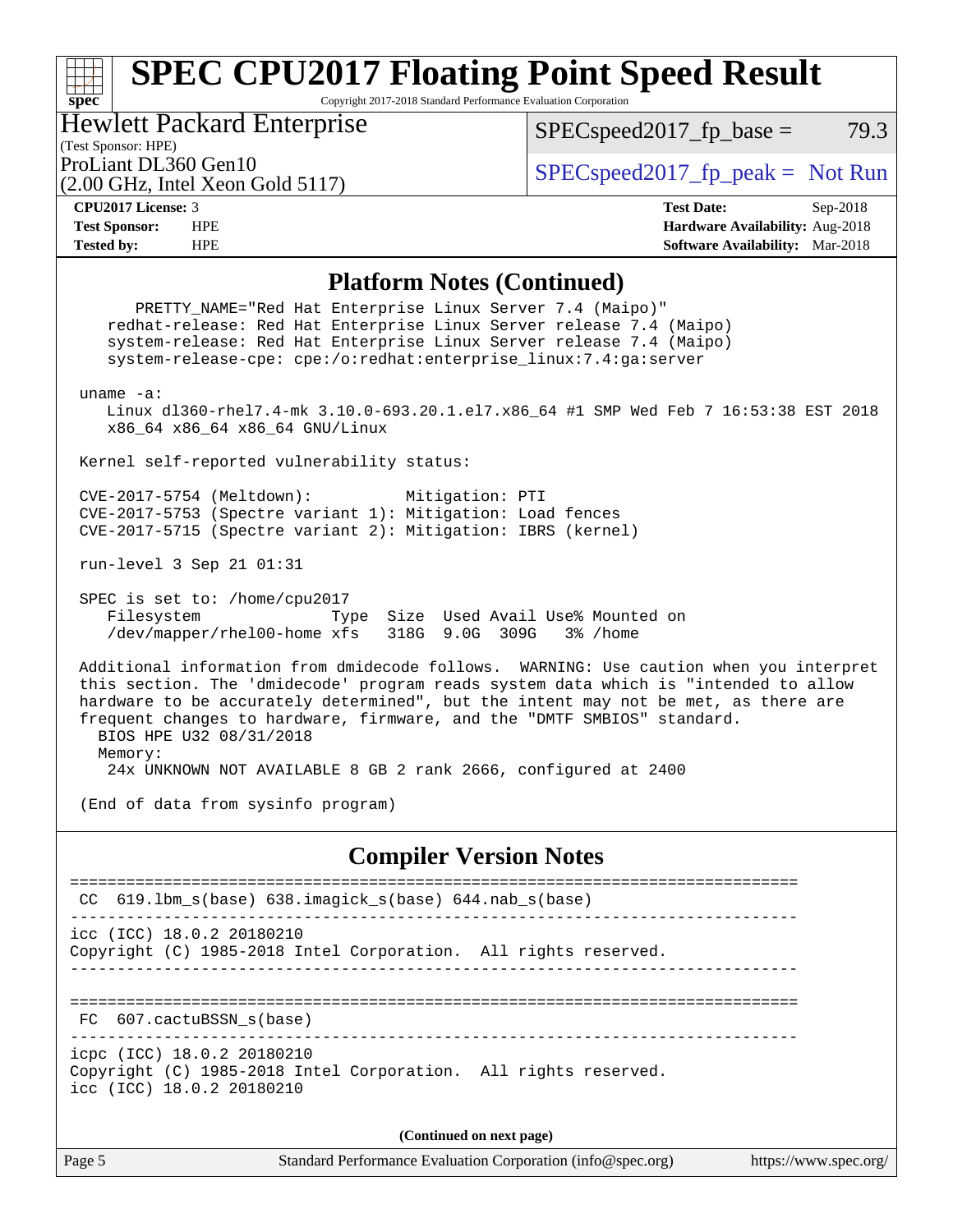Copyright 2017-2018 Standard Performance Evaluation Corporation

Hewlett Packard Enterprise

 $SPEC speed2017_fp\_base = 79.3$ 

(Test Sponsor: HPE)

(2.00 GHz, Intel Xeon Gold 5117)

ProLiant DL360 Gen10  $SPEC speed2017$  [p\_peak = Not Run

**[spec](http://www.spec.org/)**

**[CPU2017 License:](http://www.spec.org/auto/cpu2017/Docs/result-fields.html#CPU2017License)** 3 **[Test Date:](http://www.spec.org/auto/cpu2017/Docs/result-fields.html#TestDate)** Sep-2018 **[Test Sponsor:](http://www.spec.org/auto/cpu2017/Docs/result-fields.html#TestSponsor)** HPE **[Hardware Availability:](http://www.spec.org/auto/cpu2017/Docs/result-fields.html#HardwareAvailability)** Aug-2018 **[Tested by:](http://www.spec.org/auto/cpu2017/Docs/result-fields.html#Testedby)** HPE **[Software Availability:](http://www.spec.org/auto/cpu2017/Docs/result-fields.html#SoftwareAvailability)** Mar-2018

### **[Compiler Version Notes \(Continued\)](http://www.spec.org/auto/cpu2017/Docs/result-fields.html#CompilerVersionNotes)**

| ifort (IFORT) 18.0.2 20180210 | Copyright (C) 1985-2018 Intel Corporation. All rights reserved. |  |
|-------------------------------|-----------------------------------------------------------------|--|
|                               | Copyright (C) 1985-2018 Intel Corporation. All rights reserved. |  |
|                               |                                                                 |  |
|                               | FC 603.bwaves s(base) 649.fotonik3d s(base) 654.roms s(base)    |  |
| ifort (IFORT) 18.0.2 20180210 | Copyright (C) 1985-2018 Intel Corporation. All rights reserved. |  |
|                               |                                                                 |  |

### ==============================================================================

 CC 621.wrf\_s(base) 627.cam4\_s(base) 628.pop2\_s(base) ----------------------------------------------------------------------------- ifort (IFORT) 18.0.2 20180210 Copyright (C) 1985-2018 Intel Corporation. All rights reserved. icc (ICC) 18.0.2 20180210 Copyright (C) 1985-2018 Intel Corporation. All rights reserved.

------------------------------------------------------------------------------

# **[Base Compiler Invocation](http://www.spec.org/auto/cpu2017/Docs/result-fields.html#BaseCompilerInvocation)**

[C benchmarks](http://www.spec.org/auto/cpu2017/Docs/result-fields.html#Cbenchmarks): [icc -m64 -std=c11](http://www.spec.org/cpu2017/results/res2018q4/cpu2017-20181001-08979.flags.html#user_CCbase_intel_icc_64bit_c11_33ee0cdaae7deeeab2a9725423ba97205ce30f63b9926c2519791662299b76a0318f32ddfffdc46587804de3178b4f9328c46fa7c2b0cd779d7a61945c91cd35)

[Fortran benchmarks](http://www.spec.org/auto/cpu2017/Docs/result-fields.html#Fortranbenchmarks): [ifort -m64](http://www.spec.org/cpu2017/results/res2018q4/cpu2017-20181001-08979.flags.html#user_FCbase_intel_ifort_64bit_24f2bb282fbaeffd6157abe4f878425411749daecae9a33200eee2bee2fe76f3b89351d69a8130dd5949958ce389cf37ff59a95e7a40d588e8d3a57e0c3fd751)

[Benchmarks using both Fortran and C](http://www.spec.org/auto/cpu2017/Docs/result-fields.html#BenchmarksusingbothFortranandC): [ifort -m64](http://www.spec.org/cpu2017/results/res2018q4/cpu2017-20181001-08979.flags.html#user_CC_FCbase_intel_ifort_64bit_24f2bb282fbaeffd6157abe4f878425411749daecae9a33200eee2bee2fe76f3b89351d69a8130dd5949958ce389cf37ff59a95e7a40d588e8d3a57e0c3fd751) [icc -m64 -std=c11](http://www.spec.org/cpu2017/results/res2018q4/cpu2017-20181001-08979.flags.html#user_CC_FCbase_intel_icc_64bit_c11_33ee0cdaae7deeeab2a9725423ba97205ce30f63b9926c2519791662299b76a0318f32ddfffdc46587804de3178b4f9328c46fa7c2b0cd779d7a61945c91cd35)

[Benchmarks using Fortran, C, and C++:](http://www.spec.org/auto/cpu2017/Docs/result-fields.html#BenchmarksusingFortranCandCXX) [icpc -m64](http://www.spec.org/cpu2017/results/res2018q4/cpu2017-20181001-08979.flags.html#user_CC_CXX_FCbase_intel_icpc_64bit_4ecb2543ae3f1412ef961e0650ca070fec7b7afdcd6ed48761b84423119d1bf6bdf5cad15b44d48e7256388bc77273b966e5eb805aefd121eb22e9299b2ec9d9) [icc -m64 -std=c11](http://www.spec.org/cpu2017/results/res2018q4/cpu2017-20181001-08979.flags.html#user_CC_CXX_FCbase_intel_icc_64bit_c11_33ee0cdaae7deeeab2a9725423ba97205ce30f63b9926c2519791662299b76a0318f32ddfffdc46587804de3178b4f9328c46fa7c2b0cd779d7a61945c91cd35) [ifort -m64](http://www.spec.org/cpu2017/results/res2018q4/cpu2017-20181001-08979.flags.html#user_CC_CXX_FCbase_intel_ifort_64bit_24f2bb282fbaeffd6157abe4f878425411749daecae9a33200eee2bee2fe76f3b89351d69a8130dd5949958ce389cf37ff59a95e7a40d588e8d3a57e0c3fd751)

# **[Base Portability Flags](http://www.spec.org/auto/cpu2017/Docs/result-fields.html#BasePortabilityFlags)**

 603.bwaves\_s: [-DSPEC\\_LP64](http://www.spec.org/cpu2017/results/res2018q4/cpu2017-20181001-08979.flags.html#suite_basePORTABILITY603_bwaves_s_DSPEC_LP64) 607.cactuBSSN\_s: [-DSPEC\\_LP64](http://www.spec.org/cpu2017/results/res2018q4/cpu2017-20181001-08979.flags.html#suite_basePORTABILITY607_cactuBSSN_s_DSPEC_LP64) 619.lbm\_s: [-DSPEC\\_LP64](http://www.spec.org/cpu2017/results/res2018q4/cpu2017-20181001-08979.flags.html#suite_basePORTABILITY619_lbm_s_DSPEC_LP64) 621.wrf\_s: [-DSPEC\\_LP64](http://www.spec.org/cpu2017/results/res2018q4/cpu2017-20181001-08979.flags.html#suite_basePORTABILITY621_wrf_s_DSPEC_LP64) [-DSPEC\\_CASE\\_FLAG](http://www.spec.org/cpu2017/results/res2018q4/cpu2017-20181001-08979.flags.html#b621.wrf_s_baseCPORTABILITY_DSPEC_CASE_FLAG) [-convert big\\_endian](http://www.spec.org/cpu2017/results/res2018q4/cpu2017-20181001-08979.flags.html#user_baseFPORTABILITY621_wrf_s_convert_big_endian_c3194028bc08c63ac5d04de18c48ce6d347e4e562e8892b8bdbdc0214820426deb8554edfa529a3fb25a586e65a3d812c835984020483e7e73212c4d31a38223) 627.cam4\_s: [-DSPEC\\_LP64](http://www.spec.org/cpu2017/results/res2018q4/cpu2017-20181001-08979.flags.html#suite_basePORTABILITY627_cam4_s_DSPEC_LP64) [-DSPEC\\_CASE\\_FLAG](http://www.spec.org/cpu2017/results/res2018q4/cpu2017-20181001-08979.flags.html#b627.cam4_s_baseCPORTABILITY_DSPEC_CASE_FLAG) 628.pop2\_s: [-DSPEC\\_LP64](http://www.spec.org/cpu2017/results/res2018q4/cpu2017-20181001-08979.flags.html#suite_basePORTABILITY628_pop2_s_DSPEC_LP64) [-DSPEC\\_CASE\\_FLAG](http://www.spec.org/cpu2017/results/res2018q4/cpu2017-20181001-08979.flags.html#b628.pop2_s_baseCPORTABILITY_DSPEC_CASE_FLAG) [-convert big\\_endian](http://www.spec.org/cpu2017/results/res2018q4/cpu2017-20181001-08979.flags.html#user_baseFPORTABILITY628_pop2_s_convert_big_endian_c3194028bc08c63ac5d04de18c48ce6d347e4e562e8892b8bdbdc0214820426deb8554edfa529a3fb25a586e65a3d812c835984020483e7e73212c4d31a38223) [-assume byterecl](http://www.spec.org/cpu2017/results/res2018q4/cpu2017-20181001-08979.flags.html#user_baseFPORTABILITY628_pop2_s_assume_byterecl_7e47d18b9513cf18525430bbf0f2177aa9bf368bc7a059c09b2c06a34b53bd3447c950d3f8d6c70e3faf3a05c8557d66a5798b567902e8849adc142926523472)

**(Continued on next page)**

Page 6 Standard Performance Evaluation Corporation [\(info@spec.org\)](mailto:info@spec.org) <https://www.spec.org/>